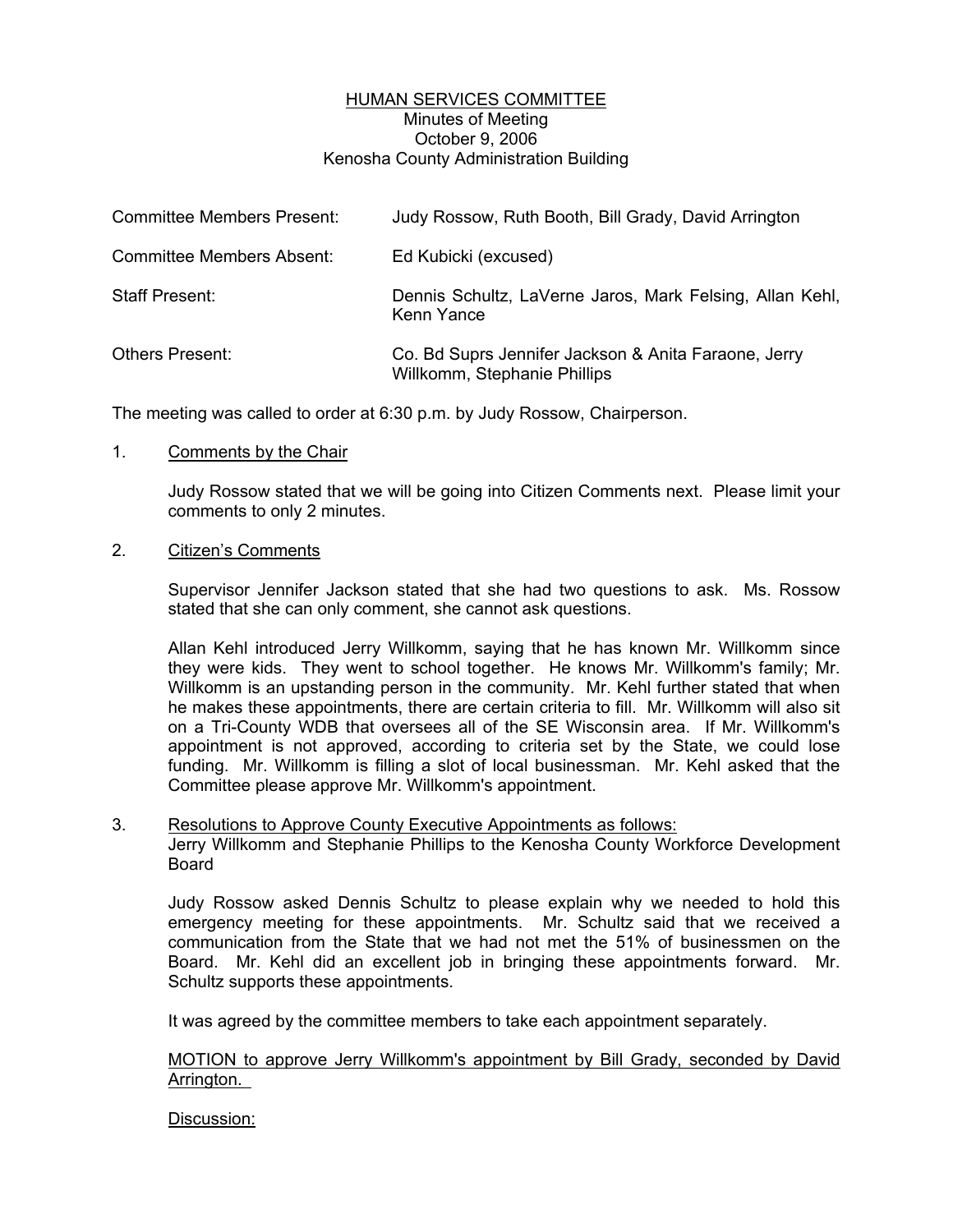Ruth Booth requested that we please let this committee know in the future why people are being appointed.

Dennis Schultz stated that he has served as DHS Director for 6 years or so. We have numerous committees to get appropriate candidates to take the time to attend the committee meetings. We should thank these people and welcome them into our DHS family.

Mr. Kehl added that we do a great deal of due diligence in selecting these people. Jerry Willkomm has 2 grandsons playing football tonight but came here instead.

Bill Grady directed questions to Mr. Willkomm; the first question being: "How much have you made in the last 9 months?" Mr. Willkomm explained he was unprepared to answer that question. Further questions followed pertaining to his bidding with the County, which is done on a daily basis, for his gas station business. Mr. Kehl commented that Mr. Willkomm does not get all of the bids. He related an instance when the low bidder not Mr. Willkomm - did not make his delivery. Jerry Willkomm was right there helping us out with his delivery, allowing the County to continue business and keep squad cars on the road.

### MOTION CARRIED UNANIMOUSLY.

### MOTION to approve Stephanie Phillip's appointment by Ruth Booth, seconded by Bill Grady.

### Discussion:

Stephanie Phillips explained that she is with the Chamber of Commerce. She has been working with the new Women's Business Center that will be located in Racine. She has also been working closely with Gateway Technical College. She just came from UW-Parkside, where they received a \$4.5 million grant for the Communications building.

#### MOTION CARRIED UNANIMOUSLY.

Judy Rossow expressed her appreciation to both Mr. Willkomm and Ms. Phillips for all that they will be doing.

### 4. Aging: Resolution to Fund County Executive Emergency Order No. 2006/07-02 RE: Aid to Elderly Fire Victims

LaVerne Jaros said that we provided aid to temporarily house St. Catherine's Commons eldery fire victims. They were relocated until their apartments were ready for them to move back in. We guaranteed payment through the end of September. However, the air quality was not up to par, so the building's owner paid the stay for those extra days. Everybody that we were paying the shelter for have moved back into their apartments.

Supervisor Anita Faraone commented that she thought some of the people were in subsidized units. Mr. Schultz replied that there are 10-12 subsidized units of the 92. Mr. Kehl said that if we are able to recoup some of those dollars, we will look into that.

Ms. Jaros said that we took over when the Red Cross could no longer pay. The \$20,000 will come from the General Fund.